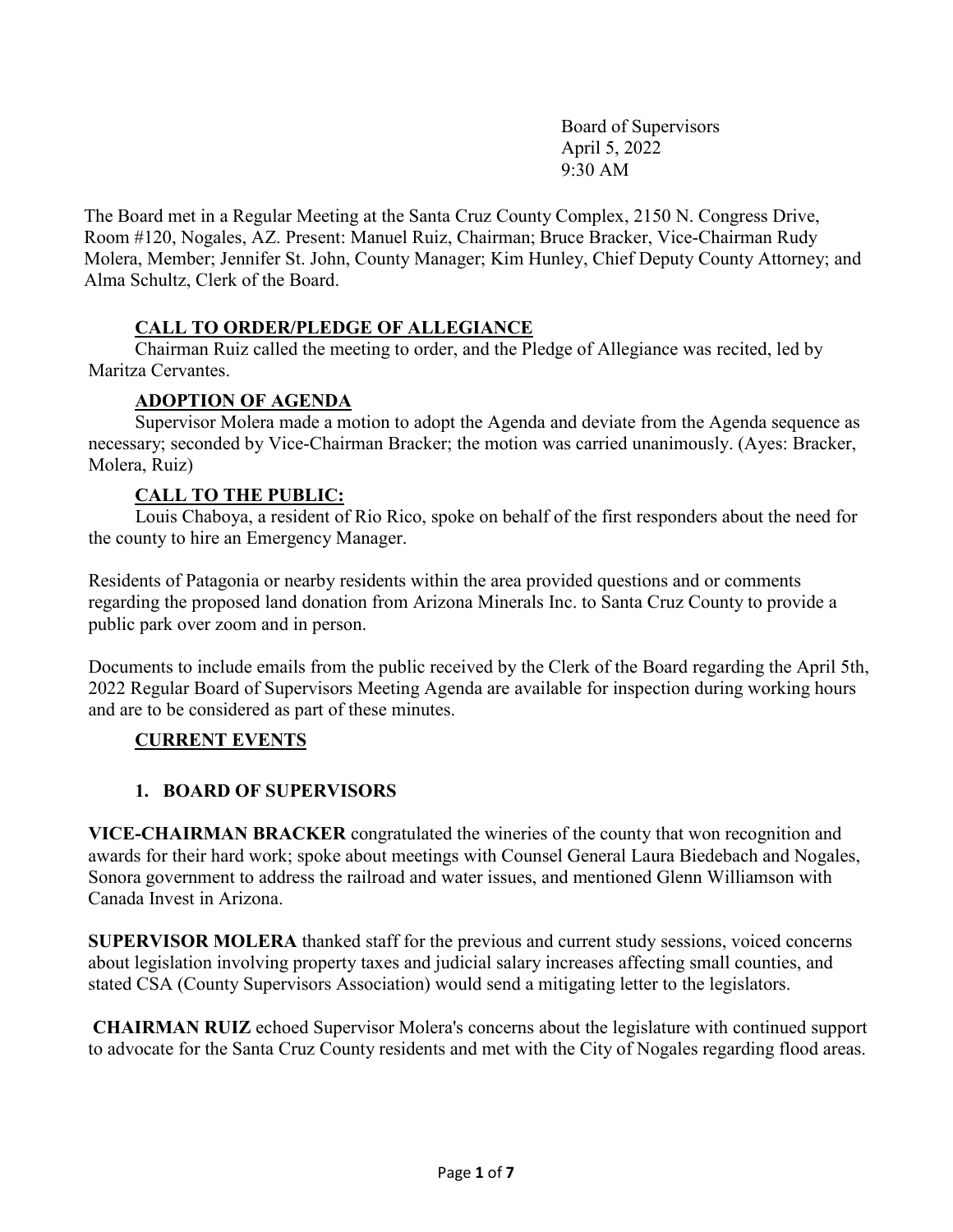# **2. MANAGER**

**JENNIFER ST. JOHN, COUNTY MANAGER**, attended meetings with CSA (County Supervisor Association), small counties, and the board of directors, met with the Friends of the Presidio regarding state parks, and a virtual meeting with Senator Mark Kelly about the congressional direct spending request that will make an impact to the county's budget.

### **DEPARTMENT REPORTS AND ACTIVITIES**

#### **1. FINANCE: CASH & INVESTMENT, EXPENDITURES & REVENUE REPORTS**

Mauricio Chavez, Administrative Services Department Director, reported \$16,830,259.16 in the General Fund, of which \$10,290,195.84 is invested; \$2,781,243.10 in the Road Fund, of which \$815,562.56 is invested; \$969,025.18 in the Flood Control District Fund, of which \$512,815.46 is invested; \$2,793,036.15 in the Jail District Fund, of which \$1,002,226.49 is invested; \$41,314,245.58 total for all funds, of which \$14,435,933.13 is invested; \$12,907,083.24 estimated end of month balance, compared to \$9,543,221.63 cash at April 2021, a difference of \$3,363,861.61.

Vice-Chairman Bracker made a motion to recess the Regular Meeting to convene the Flood Control District seconded by Supervisor Molera; the motion was carried unanimously. (Ayes: Bracker, Molera, Ruiz)

## **FLOOD CONTROL**

### **1. DIRECTOR'S/PROJECT REPORT**

Submitted in writing.

# **2. MONTHLY REPORT FROM CITY OF NOGALES**

No report.

## **3. MONTHLY REPORT FROM THE TOWN OF PATAGONIA** No report.

## **4. PUBLIC COMMENT**

No public comment.

The Board adjourned as the Flood Control District Board and convened into the Regular Meeting. (Motion: Supervisor Molera; second: Vice-Chairman Bracker; motion carried unanimously) (Ayes: Bracker, Molera, Ruiz)

## **ACTION ITEMS**

#### **1. DISCUSSION/POSSIBLE ACTION FOR AUTHORIZATION TO FILL:**

Vice-Chairman Bracker made a motion to approve 1a-ac, seconded by Supervisor Molera; the motion carried unanimously. (Ayes: Bracker, Molera, Ruiz)

## **A BUILDING INSPECTOR POSITION (REQ: COMMUNITY DEVELOPMENT)**

## **B VACANT APPRAISER I POSITION (REQ: ASSESSOR)**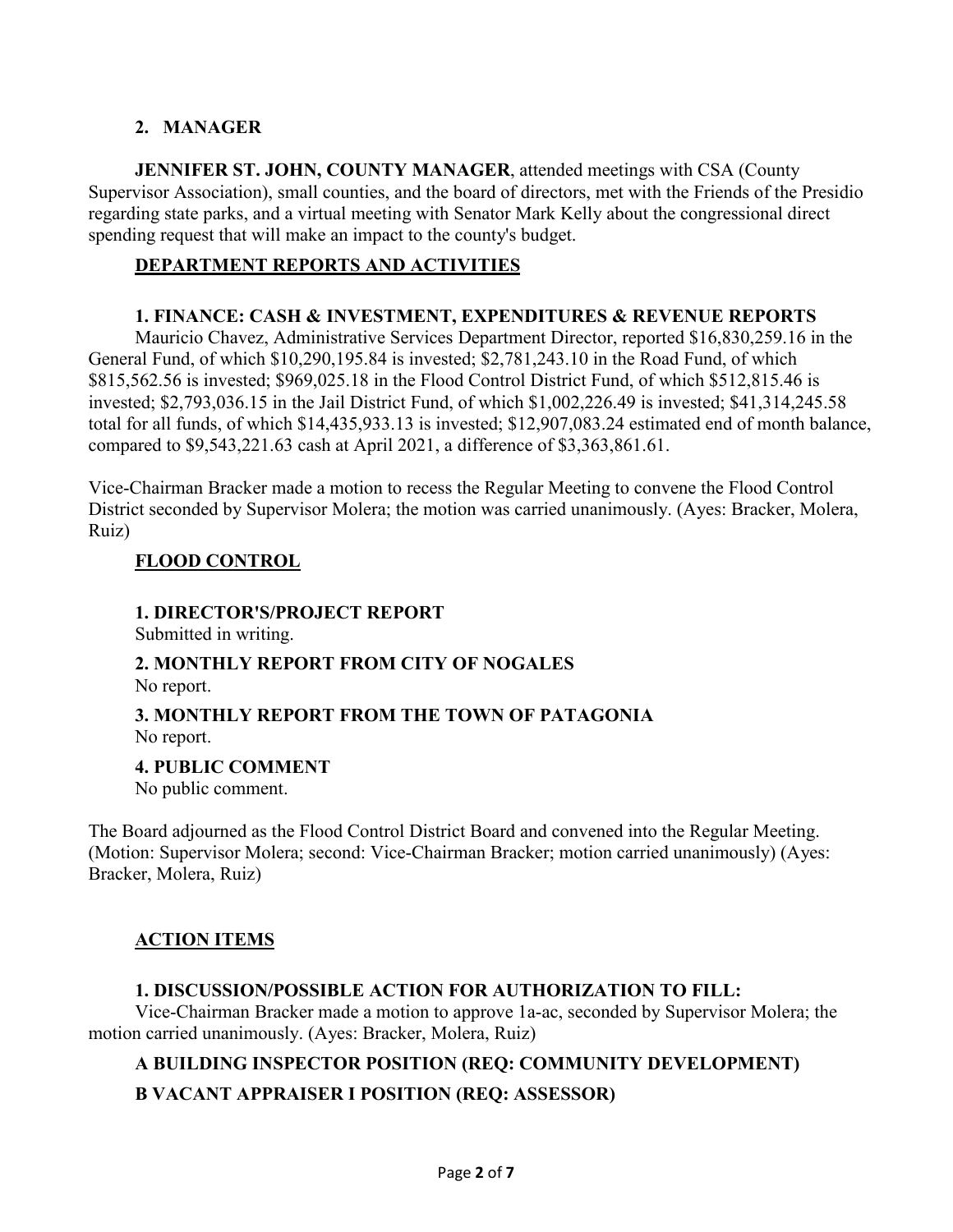## **C APPRAISER ASSISTANT POSITION (REQ: ASSESSOR)**

### **2. DISCUSSION/POSSIBLE ACTION FOR AUTHORIZATION TO RECLASSIFY AND FILL THE VACANT ANIMAL SHELTER ATTENDANT POSITION TO ANIMAL CARE & CONTROL OFFICER IN THE ANIMAL CONTROL DEPARTMENT (REQ: HUMAN RESOURCES)**

Supervisor Molera made a motion to approve, seconded by Vice-Chairman Bracker; the motion carried unanimously. (Ayes: Bracker, Molera, Ruiz)

#### **3. DISCUSSION/POSSIBLE ACTION TO APPROVE FFY18 OPERATION STONE GARDEN (OPSG) GRANT PROGRAM AWARD-REALLOCATION WITH THE ARIZONA DEPARTMENT OF HOMELAND SECURITY FOR SUB-RECIPIENT AGREEMENT NO. 180432-04 OPSG EQUIPMENT IN THE AMOUNT OF \$8,000 (REQ: SHERIFF)**

Vice-Chairman Bracker made a motion to approve, seconded by Supervisor Molera; the motion carried unanimously. (Ayes: Bracker, Molera, Ruiz)

#### **4. DISCUSSION/POSSIBLE ACTION TO APPROVE THE CORRECTED FILL THE GAP GRANT APPLICATION FOR FY2022 APPROVED ON 03/15/2022 (REQ: SUPERIOR COURT)**

Supervisor Molera made a motion to approve, seconded by Vice-Chairman Bracker; the motion carried unanimously. (Ayes: Bracker, Molera, Ruiz)

#### **5. DISCUSSION/POSSIBLE ACTION TO APPROVE GRANT AGREEMENT RENEWALS WITH FIRST THINGS FIRST FOR STATE FISCAL YEAR 2023 (SFY23) AND ALLOW SCHOOL SUPERINTENDENT TO EXECUTE: (REQ: SCHOOL SUPERINTENDENT)**

Vice-Chairman Bracker made a motion to approve 5a-5b, seconded by Supervisor Molera; the motion carried unanimously. (Ayes: Bracker, Molera, Ruiz)

#### **A GRANT NO. GRA-RC020-21-1080-01-Y3 FOR CAPACITY BUILDING IN THE AMOUNT OF \$10,000**

**B GRANT NO. FTF-RC020-19-0640-02-Y5 FOR HOME VISITATION IN THE AMOUNT OF \$186,000**

### **6. DISCUSSION/POSSIBLE ACTION TO APPROVE INTERGOVERNMENTAL AGREEMENT WITH PINAL COUNTY SCHOOL SUPERINTENDENT FOR THE JUVENILE DETENTION CENTER EDUCATIONAL PROGRAM, HOPE SCHOOL FROM JULY 1, 2021 TO JUNE 30, 2022 (REQ: SCHOOL SUPERINTENDENT)**

Supervisor Molera made a motion to approve, seconded by Vice-Chairman Bracker; the motion carried unanimously. (Ayes: Bracker, Molera, Ruiz)

### **7. DISCUSSION/POSSIBLE ACTION TO APPROVE THE JUVENILE AND ADULT DETENTION RAY OF LIGHT ACADEMY SECURE CARE SPECIAL EDUCATION POLICIES AND PROCEDURES 2021 FOR THE BOARD APPROVAL CERTIFICATION OF SCHOOL YEAR 2021-2022 (REQ: SCHOOL SUPERINTENDENT)**

Vice-Chairman Bracker made a motion to approve, seconded by Supervisor Molera; the motion carried unanimously. (Ayes: Bracker, Molera, Ruiz)

## **8. DISCUSSION/POSSIBLE ACTION TO APPROVE INTERGOVERNMENTAL AGREEMENT CONTRACT NO. CTR059269 WITH THE ARIZONA DEPARTMENT OF**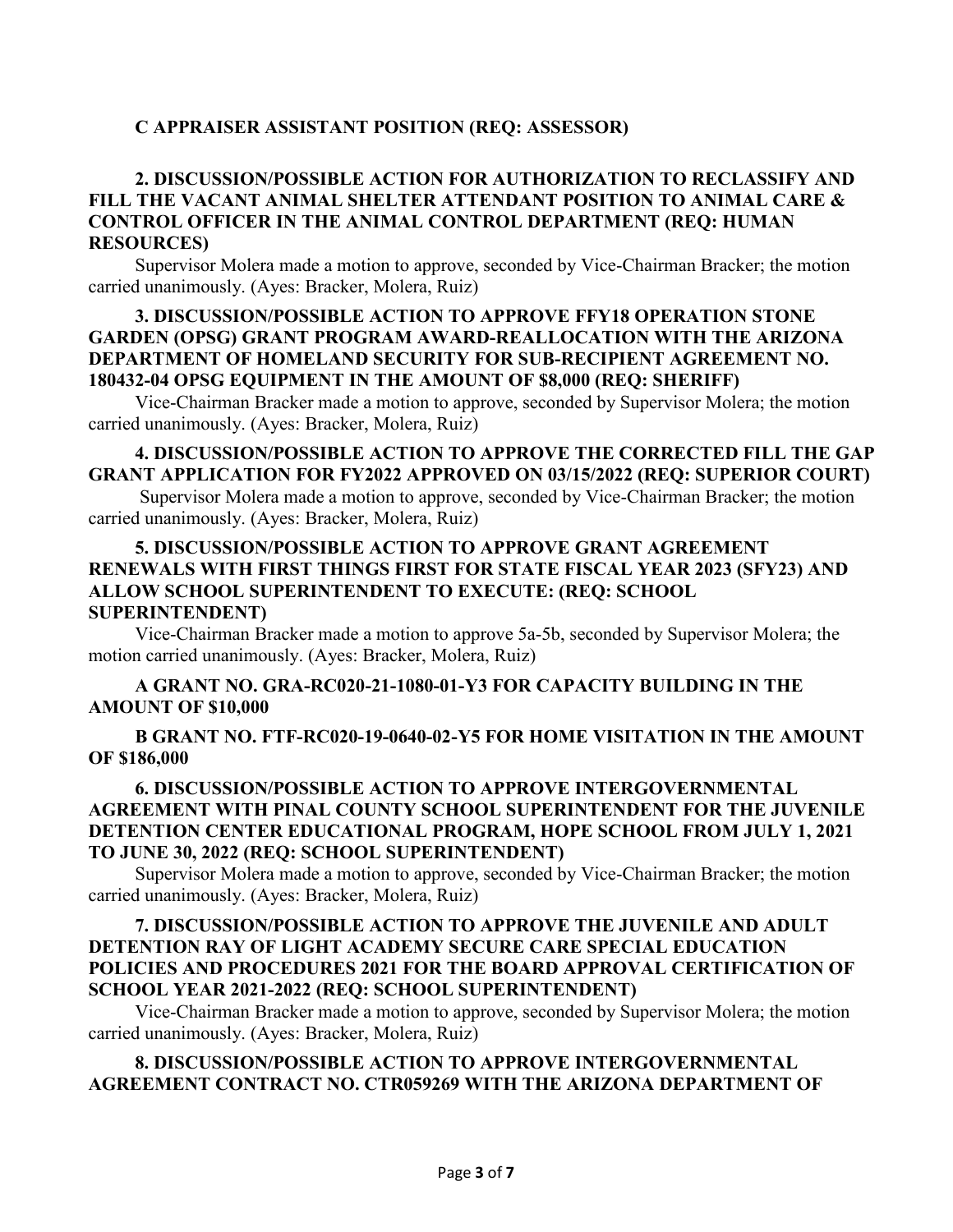#### **HEALTH SERVICES FOR COVID-19 ELC FUNDING FOR K-12 SCHOOL REOPENING FROM MAY 1, 2021 THROUGH MAY 31, 2022 IN THE AMOUNT OF \$789,442 (REQ: HEALTH SERVICES)**

Supervisor Molera made a motion to approve, seconded by Vice-Chairman Bracker; the motion carried unanimously. (Ayes: Bracker, Molera, Ruiz)

## **9. DISCUSSION/POSSIBLE ACTION TO APPROVE JOB ORDER MASTER AGREEMENT NO. PW-FY2022 RENEWAL FOR ROADWAY, TRAFFIC SIGNALS, DRAINAGE & DRAINAGE STRUCTURES, SOLID WASTE & RELATED FACILITIES MAINTENANCE SERVICES WITH QUALIFIED CONTRACTORS: THE ASHTON COMPANY, INC., INNOVA ENGINEERING, LLC, KE&G, RUMMEL CONSTRUCTION, INC., SIERRITA MINING & RANCHING COMPANY (REQ: PUBLIC WORKS)**

Supervisor Molera made a motion to approve, seconded by Vice-Chairman Bracker; the motion carried unanimously. (Ayes: Bracker, Molera, Ruiz)

Jesus Valdez, Deputy County Manager, provided insight to the Board on the contract renewal.

### **10. DISCUSSION/POSSIBLE ACTION TO APPROVE PROCLAMATIONS DECLARING:**

Vice-Chairman Bracker made a motion to approve 10a-10b, seconded by Supervisor Molera; the motion carried unanimously. (Ayes: Bracker, Molera, Ruiz)

## **A APRIL 2022 AS NATIONAL COUNTY GOVERNMENT MONTH (REQ: COUNTY MANAGER)**

## **B APRIL 10 -16, 2022 AS NATIONAL PUBLIC SAFETY TELECOMMUNICATOR WEEK (REQ: SHERIFF)**

## **11. DISCUSSION/POSSIBLE ACTION TO APPROVE RESOLUTION # 2022-02 TO DEFINE ELECTION PRECINCT BOUNDARIES WITHIN SANTA CRUZ COUNTY AND RE-ADOPTING SUPERVISORIAL AND COMMUNITY COLLEGE DISTRICT BOUNDARIES (REQ: CLERK/ELECTIONS)**

Supervisor Molera made a motion to approve, seconded by Vice-Chairman Bracker; the motion carried unanimously. (Ayes: Bracker, Molera, Ruiz)

### **12. DISCUSSION/POSSIBLE ACTION: RECOMMENDATION OF APPROVAL OF APPLICATIONS FOR LIQUOR LICENSES FOR: (REQ: CLERK)**

Supervisor Molera made a motion to approve 12a, seconded by Vice-Chairman Bracker; (Ayes: Bracker, Molera Nay: Ruiz)

Vice-Chairman Bracker made a motion to approve 12b, seconded by Supervisor Molera; the motion carried unanimously. ( Ayes: Bracker, Molera, Ruiz)

## **A RANCH HOUSE TAVERN, SONOITA**

## **B THE ITALIAN PEASANT, TUBAC**

### **13. DISCUSSION/POSSIBLE ACTION TO APPROVE BOND FOR DUPLICATE WARRANTS: (REQ: CLERK)**

Vice-Chairman Bracker made a motion to approve 13a-d, seconded by Supervisor Molera; the motion carried unanimously. (Ayes: Bracker, Molera, Ruiz)

## **A #4-671034 IN THE AMOUNT OF \$108.49 DATED 12/15/2021 PAYABLE TO JESSICA GOMEZ**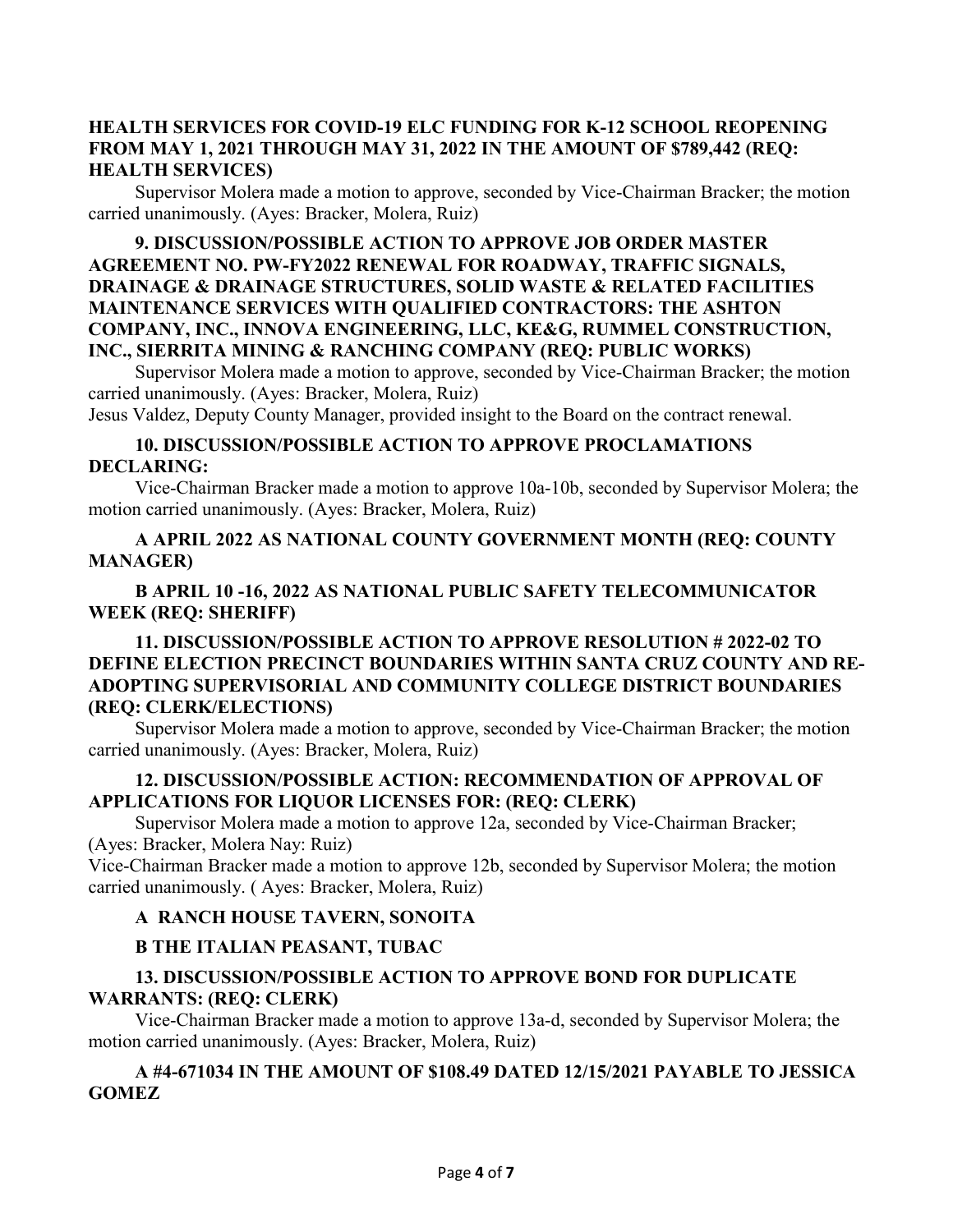**B #4-671054 IN THE AMOUNT OF \$117.92 DATED 12/15/2021 PAYABLE TO JESSICA GOMEZ**

**C #4-671506 IN THE AMOUNT OF \$52.00 DATED 02/02/2022 PAYABLE TO IVAN INZUNZA**

**D #4-671795 IN THE AMOUNT OF \$52.00 DATED 02/17/2022 PAYABLE TO IVAN INZUNZA**

**14. TAX VALUATION ADJUSTMENTS: (REQ: ASSESSOR)** were approved as submitted by the County Assessor's Office. (Motion: Supervisor Molera; second: Vice-Chairman Bracker; motion carried unanimously) (Ayes: Bracker, Molera, Ruiz)

**A 120-02-292 - GENERAL DIVERSIFIED RESOURCES INC, AN ARIZONA CORPORATION, RESOLUTION NO. 56338**

**B 115-09-043 - NORIEGA RACHEL, RESOLUTION NO. 56340**

**C 103-14-024 - RAHIER WENDY & RAHIER JIMMY, RESOLUTION NO. 56341**

**D 102-03-012 - MASTICK ANNETTE S // ANNETTE SUZY MASTICK REVOCABLE LIVING TR, RESOLUTION NO. 56342**

**E 102-03-025 - PFEILER DAVID R FAMILY TRUST // CARL S JR (DBA), RESOLUTION NO. 56343**

**F 102-03-026 - CIRCLE K STORES INC, RESOLUTION NO. 56344**

**G 102-03-131 - SUNRISE OIL INC, RESOLUTION NO. 56345**

**H 102-03-131 - SUNRISE OIL INC, RESOLUTION NO. 56346**

**I 102-03-131 - SUNRISE OIL INC, RESOLUTION NO. 56347**

**J 102-03-131 - SUNRISE OIL INC, RESOLUTION NO. 56348**

**K 112-07-087 - SWIGGETT JAMES H & LISA L, RESOLUTION NO. 56350**

**15. APPROVAL OF MINUTES: 03/15/2022** were approved as submitted. (Motion: Vice-Chairman Bracker; second: Supervisor Molera; motion carried unanimously) (Ayes: Bracker, Molera, Ruiz)

**16. DEMANDS** were approved in the total amount of \$1,403,847.38, of which \$506,515.78 is from the General Fund. Details of these expenditures are available for inspection during working hours and are to be part of these minutes. (motion: Supervisor Molera; second: Vice-Chairman Bracker; motion carried unanimously) (Ayes: Bracker, Molera, Ruiz)

Vice-Chairman Bracker made a motion to recess Regular Session to convene the Public Hearing; second by Supervisor Molera; motion carried unanimously. (Ayes: Bracker, Molera, Ruiz)

#### **PUBLIC HEARING**

### **1. ADOPTION OF ORDINANCE #2022-01, REGULATING CONTACT BETWEEN WILDLIFE AND HUMANS WITHIN SANTA CRUZ COUNTY IN AN EFFORT TO PROTECT THE WELFARE AND SAFETY OF THE PUBLIC (REQ: ANIMAL CARE & CONTROL)**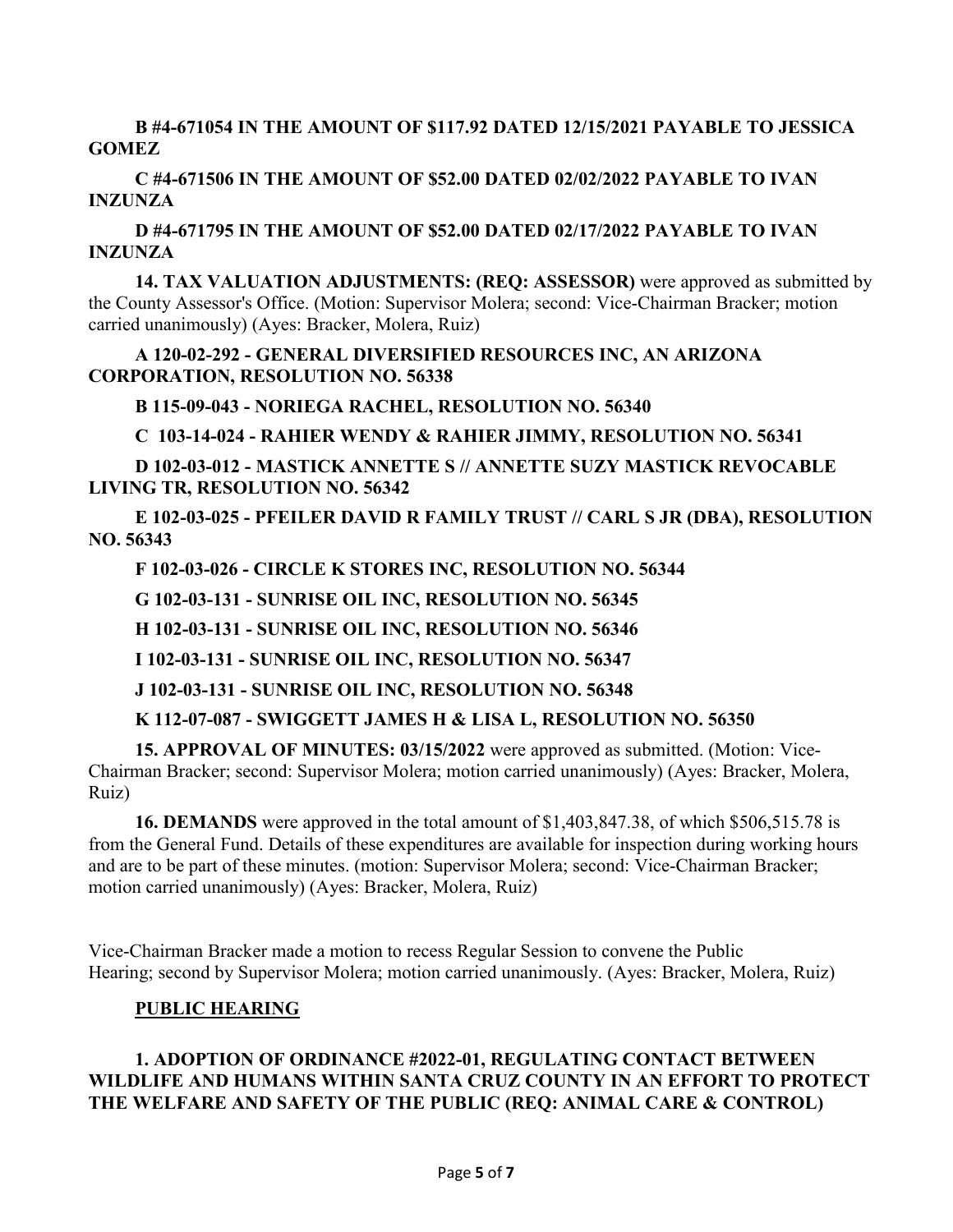Adoption Ordinance # 2022-01 relates to the establishment of regulations involving contact between wildlife and humans within Santa Cruz County to protect the welfare and safety of the public. Presented by Jose Pena, Animal Care and Control. The Board thanked Jose for the information. No public comment.

Supervisor Molera made a motion to convene the Public Hearing to reconvene to Regular Session; second by Vice-Chairman Bracker; motion carried unanimously. (Ayes: Bracker, Molera, Ruiz)

### **ACTION ITEMS CONT.**

#### **17. DISCUSSION/POSSIBLE ACTION TO APPROVE ORDINANCE #2022-01 REGULATING CONTACT BETWEEN WILDLIFE AND HUMANS WITHIN SANTA CRUZ COUNTY IN AN EFFORT TO PROTECT THE WELFARE AND SAFETY OF THE PUBLIC (REQ: ANIMAL CARE & CONTROL)**

Vice-Chairman Bracker moved to approve, seconded by Supervisor Molera; the motion carried unanimously. (Ayes: Bracker, Molera, Ruiz)

Vice-Chairman Bracker stated this is an important ordinance for the safety of the residents and thanked those involved with the ordinance creation.

A fifteen-minute break before the study session.

Supervisor Molera made a motion to recess the Regular Meeting to convene the Study Session seconded by Vice-Chairman Bracker; the motion carried unanimously. (Ayes: Bracker, Molera, Ruiz)

## **STUDY SESSION - 10:30 AM**

### **1. PRESENTATION AND DISCUSSION REGARDING A PROPOSED LAND DONATION FROM ARIZONA MINERALS INC. TO SANTA CRUZ COUNTY FOR THE PURPOSE OF PROVIDING A PUBLIC PARK (REQ: COUNTY MANAGER)** Presented by: Melanie Lawson, South32, and Rob Lane, Consultant

Comments: Chairman Ruiz, Vice-Chairman Bracker, Supervisor Molera, and Jennifer St. John, County Manager, and Patagonia residents.

The Board adjourned the Study Session and convened into Regular Session. (Motion: Vice-Chairman Bracker; second: Supervisor Molera; motion carried unanimously) (Ayes: Bracker, Molera, Ruiz)

Vice-Chairman Bracker made a motion to recess the Regular Meeting to convene the Executive Session seconded by Supervisor Molera; the motion was carried unanimously. (Ayes: Bracker, Molera, Ruiz)